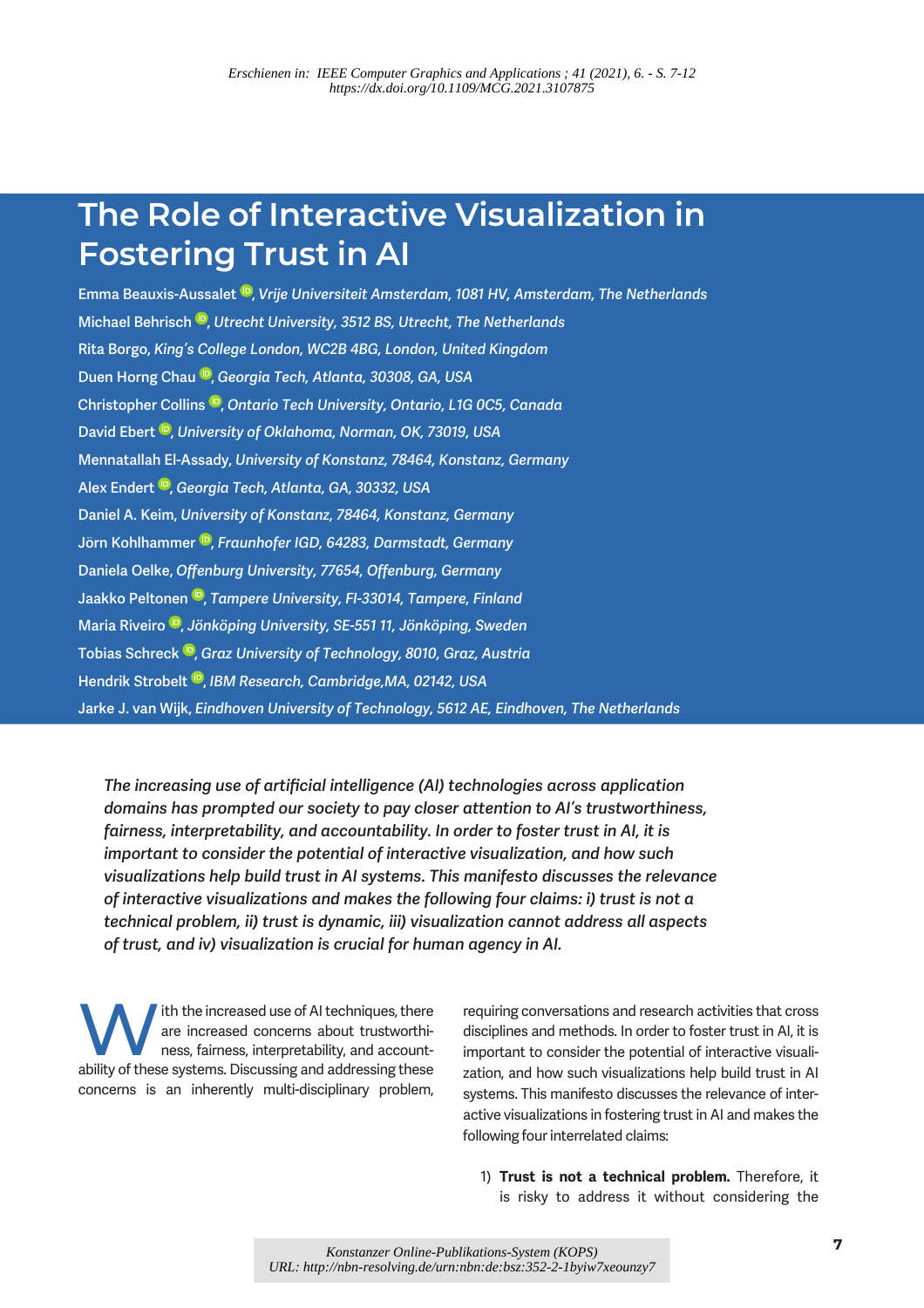

FIGURE 1. Design dimensions for AI systems include a wide spectrum of personal and environmental factors, derived from a structured literature survey.<sup>1</sup>

organizational, sociological, and psychological factors that affect trust.

- 2) Trust is dynamic. It needs to be evaluated and reconsidered regularly, as the world, and people's perception of it, evolves over time, and so does our trust toward AI.
- 3) Visualization cannot address all aspects of trust. Despite its strong potential in providing algorithmic and data transparency, visualization designs could be subjective and opinionated, and may not directly facilitate all factors that can help build trust—poor designs could even induce mistrust.
- 4) Visualization is crucial for human agency in AI. It is a powerful interface that bridges humans, data, and algorithms, and a flexible tool that can adapt to different users' evolving values, knowledge, and preferences.

Together, our four claims underscore that any successful methods to help people gain trust in AI must carefully consider and adapt to people's evolving needs and nontechnical factors that affect trust; while not a panacea, visualization is a powerful interface that empowers and bridges humans with AI to enable such essential consideration and adaptation. This manifesto provides a critical dissection of the important and nuanced problem of fostering trust in AI, and offers fresh interdisciplinary perspectives for inspiring future research.

#### Trust is Not a Technical Problem

Important sociological and psychological factors that affect trust are often neglected or not taken into account when designing and building AI-based visualization systems. $^2$  Those factors include, for instance, personal fears and values, unfairness, external actors (social and community), knowledge and experience,

and others (Figure 1). As these challenges are inherently nontechnical, limiting their solution to technical design decisions does not fully resolve the issues. For example, some personal fears arise when there are misconceptions about what AI is or what it can achieve. $3$ Similarly, end-users might have had negative experiences with AI in the past, or might be wary of the unclear accountability, responsibility, or level of human control. Hence, prior experiences with AI technologies, or a lack of such experiences, may shape one's perception of trustworthiness. Such prior experiences can lead to skepticism and doubts toward AI-based systems that need to be addressed on a nontechnical level, such as through targeted communication campaigns, affective design, or teaching. More research is needed to address such concerns; neglecting them can hinder trusting an otherwise trustworthy AI-based system.

#### Trust is Dynamic

Gaining trust in AI is a dynamic process. For highstake applications, trust is usually developing slowly but can be lost quickly. Even if trust is once established, we cannot be sure that our trust would never be misplaced. Hence, trust has to be evaluated and reconsidered regularly. The need to re-evaluate trust can arise for technical reasons, such as shifts in data and error distributions, or changes in tasks' scope, goals, and practical impacts. Such technical issues can remain undiscovered at the time of deployment, and emerge over time or through user behaviors.

Trust is also a personal issue. Our human experience of trust can be subjective, e.g., depending on one's personal history, background, AI expertise, personality, cultural background, and social environment.<sup>4</sup> These factors also evolve over time and are influenced by our daily experiences, news, media, friends, family, and society. In addition, humans are prone to overtrust and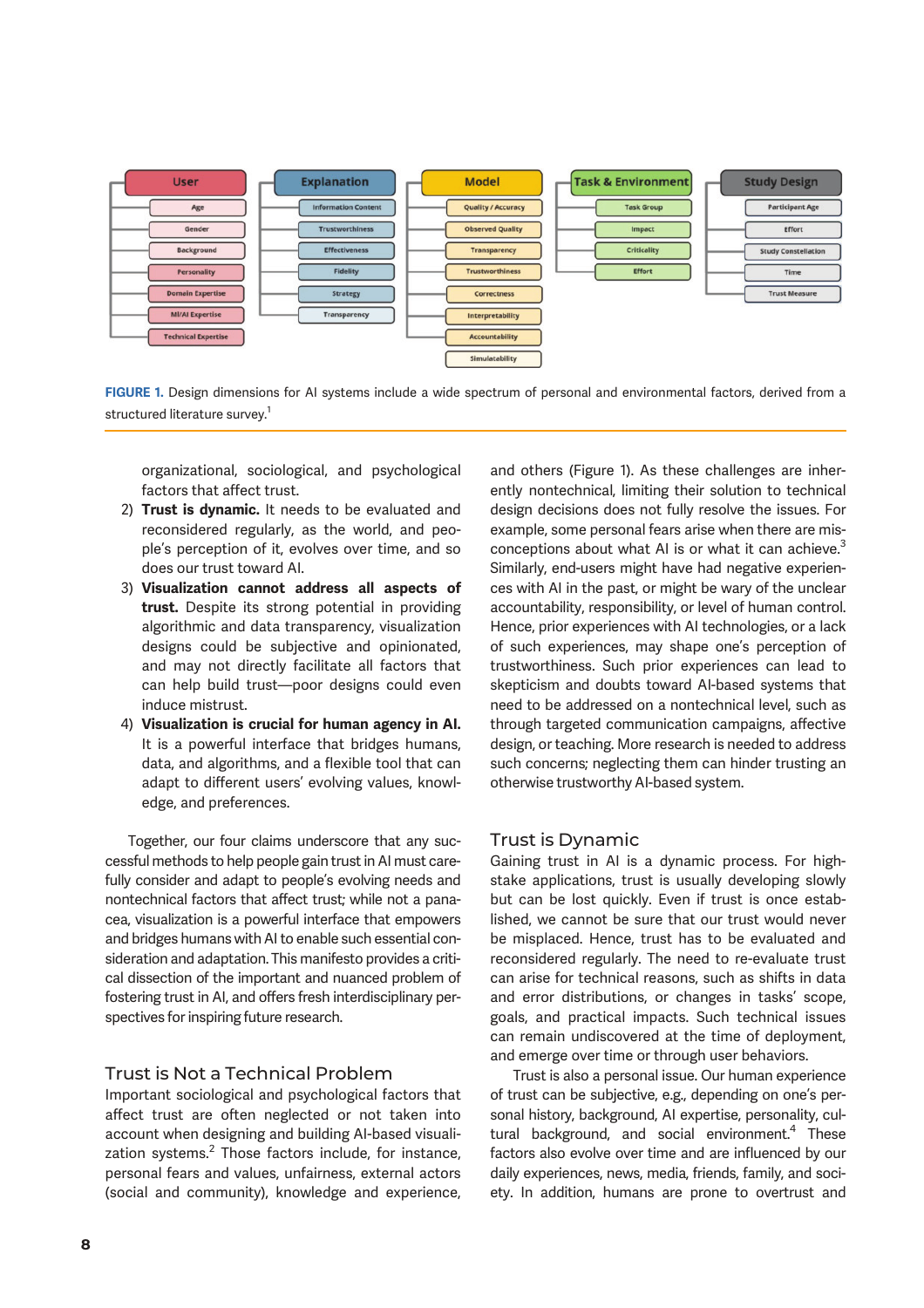

FIGURE 2. The topic modeling system by Sperrle *et al.*<sup>11</sup> supports users with single-objective guidance agents that, over time, learn in which analysis contexts to provide their specific suggestions of alternative models. This adaptation over time personalizes the system to a given user and their needs and expectations, thereby increasing their trust (see Claim 2).

distrust.<sup>5</sup> This means that any methods that aim at building trust need to be adaptive, to adjust to users' changing needs and trust levels, and to help users calibrate their trust to an appropriate level. For example, Sperrle *et al.*<sup>11</sup> developed a system for the guided refinement of topic models (Figure 2). As the system incrementally adds more documents, different single-objective guidance agents observe the process and make specific suggestions of alternative models. Over time, all agents learn in which analysis contexts their suggestions are typically accepted or rejected, and adapt their suggestions of alternative models to these contexts. The evaluation shows that several participants were initially skeptical toward the agents, but were willing to spend significant time training them (by providing relevance feedback), expecting better suggestions in the future. Similarly, the perception that residents have of tornado predictions and warnings can degrade over time when false positives occur (even when uncertainty or low likelihood is communicated).<sup>12</sup> Future research aiming to build trust in AI systems should help people decide if, when, and to what extent they should trust a specific system.

### Visualization Cannot Address All Aspects of Trust

As stated above, trustworthy AI requires far more than technical solutions. The Guidelines for Trustworthy AI

of the European Union,<sup>6</sup> as one influential set of guidelines among similar guidelines published by companies and public institutions alike, mention a broad range of challenges, including: human agency and oversight, in which legal frameworks are central; technical robustness and safety, for which technical solutions are requisite; and privacy and data governance, for which careful consideration and negotiation of individual and public interests is essential. Visualization systems that first and foremost take a technical approach, such as providing algorithmic transparency or revealing evidence from large datasets, cannot address such issues comprehensively.

When a decision is made, whether to trust a tool or not, social factors can play an important role as well. For instance, someone might trust an AI system because a friend or a trusted expert recommended it. In this case, the trust we have in a person has implications on our trust in the AI system. However, convincing someone to put trust in an AI system can also be the result of a communication process. Expressive visualizations can support that process by providing the necessary transparency or explaining the inner workings of a system. In this case, visualizations are a valuable tool but no standalone solution.<sup>7</sup>

Visualization can be opinionated. This can be problematic if it arises from benign design opinions to purposefully disguising information through agenda-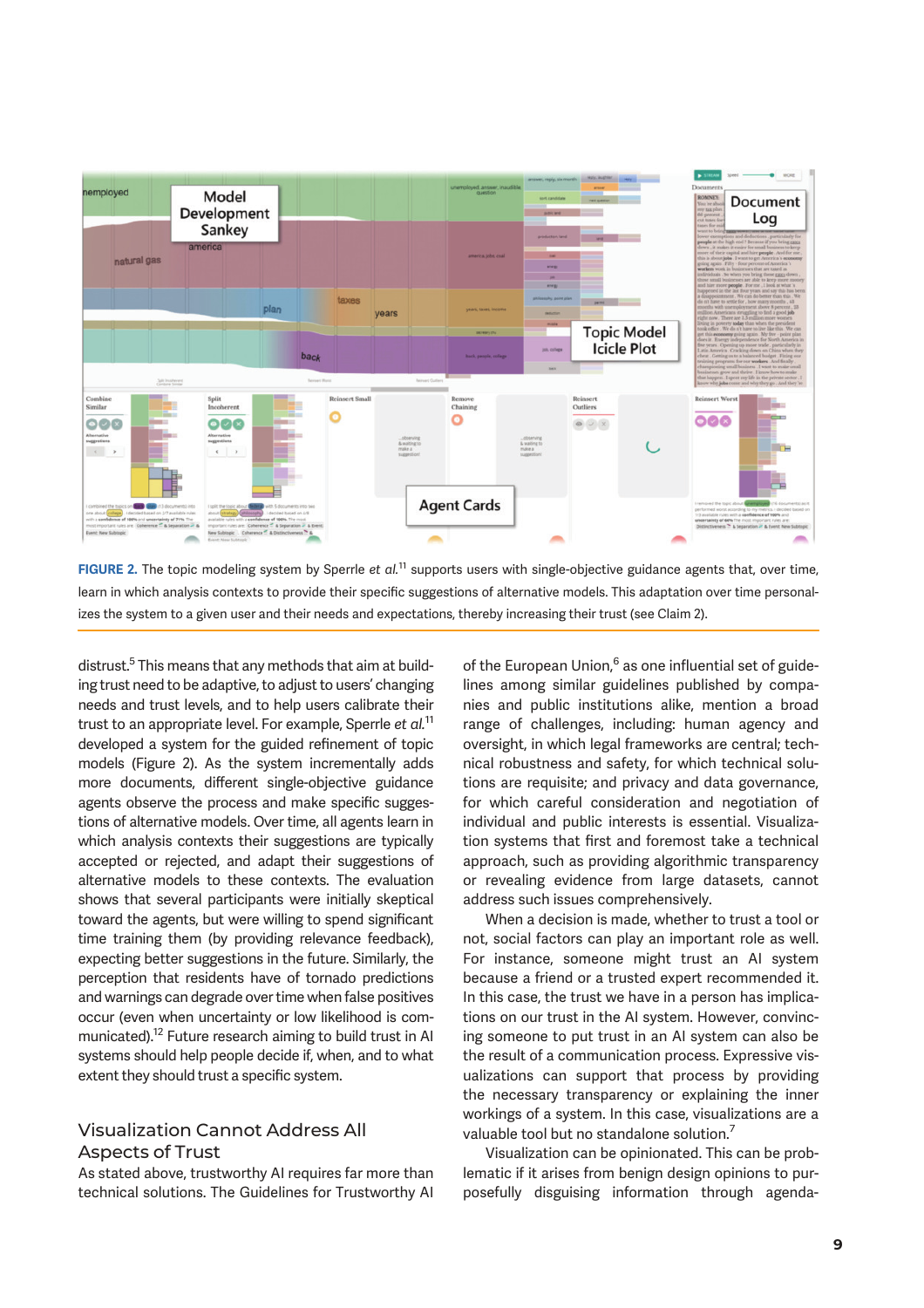



driven encoding. Poor design choices or focusing on the wrong task can easily invalidate visualization as a trust-building tool for AI, no matter if by accident or by agenda. The human–computer interaction (HCI) and visualization (Vis) community should establish a workable theory of how and if trust can be built toward a system at all, or only between humans using the tools and humans creating them.

Equally important is the clear understanding of the AI models themselves and the limitations of "explainable artificial intelligence" (XAI) techniques. For instance, if visualization only explains parts of a model or local decisions, it might introduce confirmation bias or unjustified trust in a model. Future research should build effective bridges between AI and humans via a thorough understanding of where visualization is truly beneficial to increase the trust in AI.

### Visualization is Crucial for Human Acency in AI

While we argue that visualization is not equipped to address all aspects of trust yet, it is a core enabling technique to do so. Interactive visualization is the interface between humans, algorithms, and data; thus, it serves an utmost important role in fostering trust in AI methods. Mentioned by the EU Guidelines for Trustworthy AI,<sup>6</sup> the need to provide transparency—including traceability, explainability, and communication—reinforces the important role that visualization can serve.

Chen *et al.*<sup>9</sup> addressed the broad challenge of what visualization is really for, with saving time as one of their core arguments. The advent of AI has made predominant other areas where visualization is a critical enabling facility to create a bridge in human–machine partnership, especially in the context of trust.

In their encompassing survey, Chatzimparmpas et al.<sup>10</sup> identified many visualization techniques which help in understanding parts of the AI process, e.g., AI model visualization, parameter space visualization, or data and prediction uncertainties. These are already available to foster trust in AI for experts. Recent work also studies adaptive visual interfaces. These results propose smart layouts and visual representations, and hence can compensate for or augment user abilities, taking into account individual visual literacy, domain knowledge, expectations, and goals. Furthermore, when adaptation is dynamic, it can account for and leverage learning, changes in preferences, values, and evolution of mental models. Putting such methods into practice can enable trust and agency also for nonexperts, such as end-users and other stakeholders, besides AI experts. Also, on an organizational level, visualization can play a key role in enabling integration of information at different levels of granularity, from different perspectives to expose multifaceted aspects of the data to inform policy makers or support legal disputes.

These are very promising perspectives for supporting trust in AI by visualizing certain aspects of AIbased data analysis, and for different tasks and users.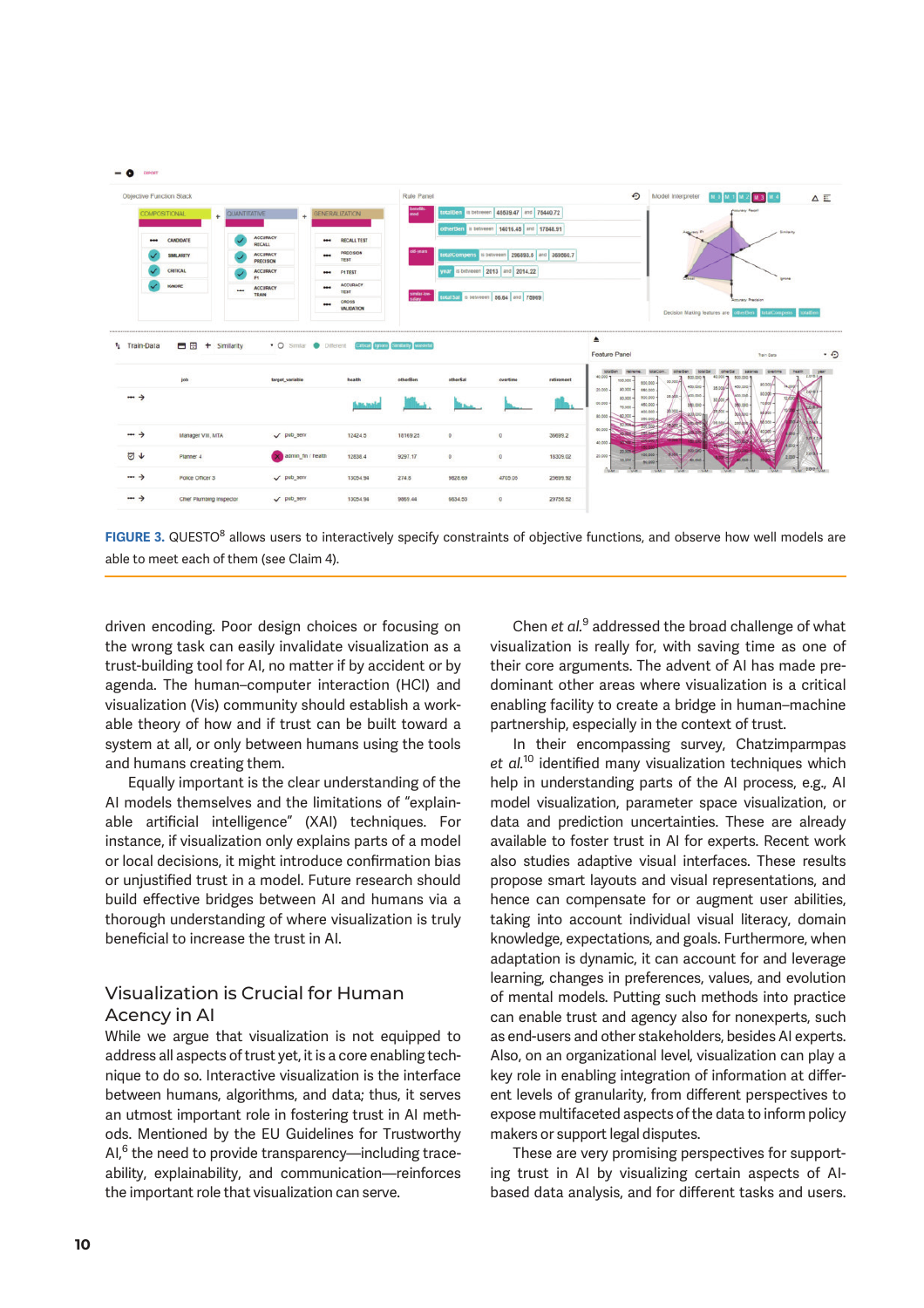How to integrate and extend these methods, to support the AI process end-to-end and for all stakeholders and users, and for all modes of involvement and interaction, remains an important challenge for the visualization field. For example, one line of research is in probing the design space of what the appropriate medium is to foster communication between people and AI-driven systems. This benefits people byfostering trust through being able to observe the model outputs visually and inspect specific model parameters directly. Additionally, when domain-specific inaccuracies or discrepancies are found in the outputs of these models, user feedback is often used to incrementally adapt the models to be better-suited to specific domains or decisions. Recently, Das *et al.*<sup>8</sup> presented the concept of interactive objective functions as the method for this user feedback to be incorporated. Their approach allows users to specify particular aspects of the model and data that are important for the task or domain, which are then translated into constraints of the objective function used to generate and select models through the use of AutoML techniques. Figure 3 shows the visual interface for users to adjust constraints and observe how well models are able to meet each of them. Additional such research can pinpoint other areas where providing people interactive visual representations of parameters or structural components of AI models can help promote trust.

#### **CONCLUSION**

AI continues to make an impact on a myriad of datarich application areas. As this trend continues, there is a growing need for tools that help people gain a better understanding of these technologies. People from a variety of backgrounds are faced with trying to gain a holistic understanding of AI's trustworthiness, fairness, interpretability, accountability, and other related factors. In response, this manifesto discusses the role of interactive visualization as a method to promote and foster such concepts. We highlight four claims and discuss their rationale. Further, we indicate areas where interdisciplinary teams, research, and methodologies are required to make an impact. Through this manifesto, we aim to inspire future research that will result in impactful outcomes toward the goal of achieving informed trust in AI.

## ACKNOWLEDGMENTS

This Viewpoint is the result of discussion at Dagstuhl Seminar on Interactive Visualization for Fostering Trust in AI (seminar 22351).

#### **REFERENCES**

- 1. F. Sperrle, M. El-Assady, G. Guo, D. H. Chau, A. Endert, and D. Keim, "Should we trust (x) AI? Design dimensions for structured experimental evaluations," 2020, *arXiv:2009.06433*.
- 2. P. Wright *et al.*, "A comparative analysis of industry human-AI interaction guidelines," 2020, *arXiv:2009.06433*.
- 3. S. Wickramasinghe, D. L. Marino, J. Grandio, and M. Manic, "Trustworthy AI development guidelines for human system interaction," in *Proc. 13th Int. Conf. Hum. Syst. Interaction*, 2020, pp. 130–136.
- 4. S. Coppers *et al.*, "Intellingo: An intelligible translation environment," in *Proc. CHI Conf. Hum. Factors Comput. Syst.*, 2018, pp. 1–13.
- 5. A. Smith-Renner *et al.*, "No explainability without accountability: An empirical study of explanations and feedback in interactive ML," in *Proc. CHI Conf. Hum. Factors Comput. Syst.*, 2020, pp. 1–13.
- 6. H.-L. E. G. on AI, "Ethics guidelines for trustworthy AI." Accessed: 2021. [Online]. Available: https://www.aepd. es/sites/default/files/2019-12/ai-ethics-guidelines.pdf
- 7. W. Han and H. J. Schulz, "Beyond trust building— Calibrating trust in visual analytics," in *Proc. IEEE Workshop TRust EXpertise Vis. Analytics*, 2020, pp. 9–15.
- 8. S. Das, S. Xu, M. Gleicher, R. Chang, and A. Endert, "Questo: Interactive construction of objective functions for classification tasks," Comput. Graphics *Forum*, vol. 39, no. 3, pp. 153–165, 2020.
- 9. M. Chen, L. Floridi, and R. Borgo, "What is visualization really for?," in *The Philosophy of Information Quality*. Cham, Switzerland: Springer, 2014, pp. 75–93.
- 10. A. Chatzimparmpas, R. M. Martins, I. Jusufi, K. Kucher, F. Rossi, and A. Kerren, "The state of the art in enhancing trust in machine learning models with the use of visualizations," *Comput. Graphics Forum*, vol. 39, no. 3, pp. 713–756, 2020. [Online]. Available: https://doi. org/10.1111/cgf.14034
- 11. F. Sperrle, H. Schäfer, D. Keim, and M. El-Assady, "Learning contextualized user preferences for coadaptive guidance in mixed-initiative topic model refinement," Comput. Graphics Forum, vol. 40, pp. 215–226, 2021. [Online]. Available: https://doi.org/ 10.1111/cgf.14301